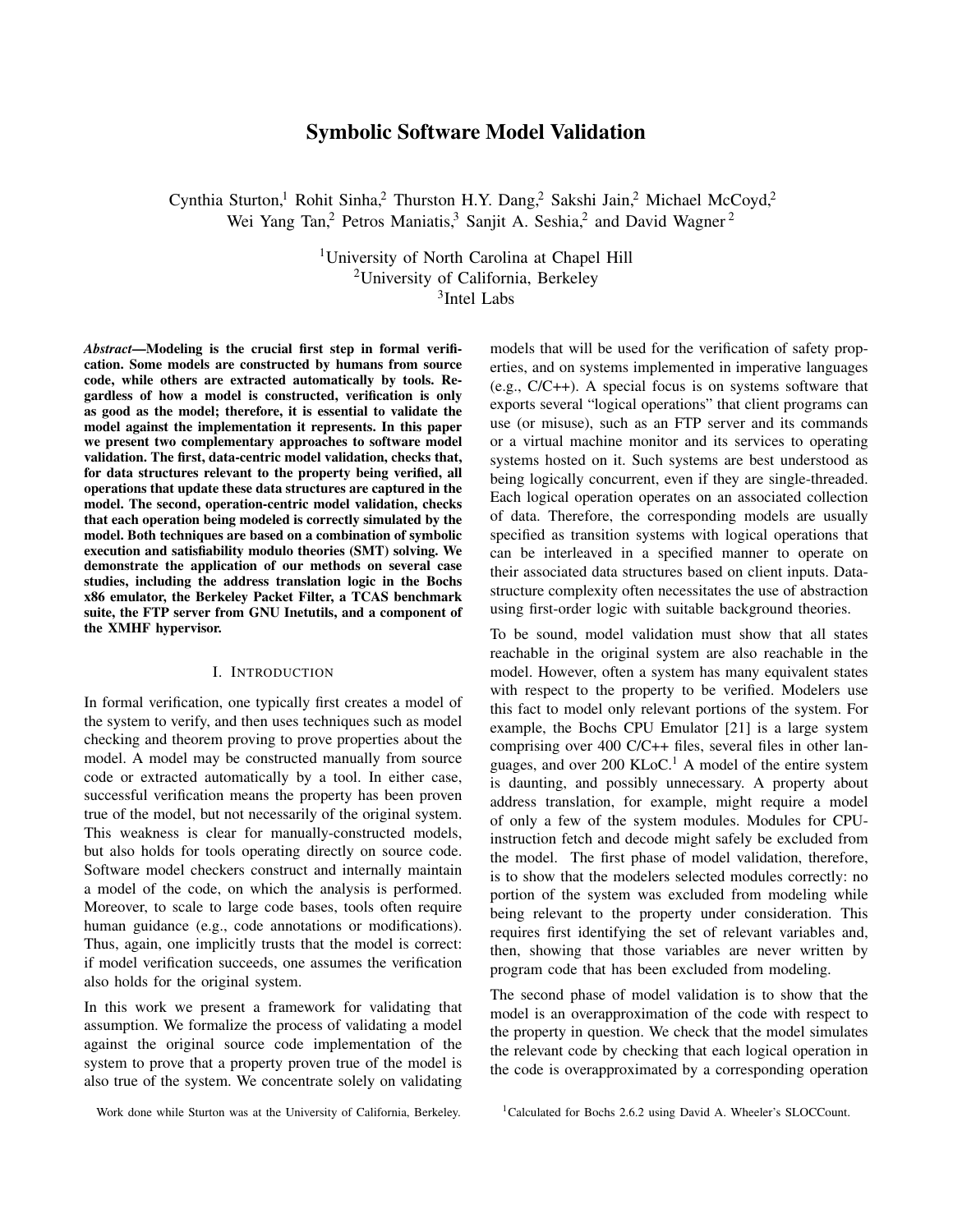

Figure 1: Model checking-based verification with model validation. Model validation consists of the DMV and OMV steps (shaded).

in the model. This is formulated as checking validity of a logical formula and discharged using an SMT solver [1].

We propose the following work flow (see Figure 1):

- 1. *System Pruning*: Before modeling, modelers prune irrelevant code. Given a system  $S$  and a property  $\Phi$ , relevant code,  $\mathcal{F}_{\mathcal{P}}$ , is identified. This is typically a manual step that requires some domain expertise.
- 2. *Data-Centric Model Validation (DMV)*: The pruning done in the previous step is validated. If DMV finds that  $\mathcal{F}_{\mathcal{P}}$ is missing relevant code, the process returns to Step 1.
- 3. *Model Construction*: Given  $\mathcal{F}_{\mathcal{P}}$ , modelers build a formal model  $M$  of the pruned system.
- 4. *Operation-Centric Model Validation (OMV)*: M is validated as a sound abstraction of  $\mathcal{F}_{\mathcal{P}}$  with respect to  $\Phi$ . If OMV finds discrepancies, the process returns to Step 3.
- 5. *Verification*: Model checking-based verification is done.

In this paper we focus on Steps 2 and 4 of the work flow; we assume pruning and modeling are manual, and that any standard model-checking technique can be used in Step 5. In our theoretical framework, DMV and OMV are sound, but our current implementation is not. We use symbolic execution [14] and SMT solving [1] to implement DMV and OMV. The former is used to explore all feasible code paths, and the latter to check the validity of queries generated during DMV and OMV. Due to limitations of symbolic execution tools, DMV, in some cases, fails to catch portions of S that were omitted from  $\mathcal{F}_{\mathcal{P}}$ . We rely on modeler expertise to identify the relevant code to model and use DMV for debugging. In that sense, our DMV implementation increases the modeler's confidence.

Our implementation currently uses KLEE [4] for symbolic execution, the UCLID [2] language for building our models, and the UCLID decision procedure for proving the SMT queries that check validation. The methodology can be made to work with other tools as well.

This paper makes the following contributions:

• A theoretical framework for software model validation.



update\_access\_dirty(...);

(a) Code.

| page_fault := (cpl[0] & cpl[1]); |  |  |
|----------------------------------|--|--|
|----------------------------------|--|--|

(b) Model. curr\_privilege\_level is abbreviated to cpl.

Figure 2: A code snippet and the corresponding model.

- An implementation of the framework using symbolic execution and SMT solving.
- Evaluation of our procedure on software benchmarks. Our case studies include the Bochs address translation logic, a component of the Berkeley Packet Filter, a TCAS benchmark suite, the FTP server from GNU Inetutils, and a component of the XMHF hypervisor.

## II. RUNNING EXAMPLE

We present here an example snippet of code and the corresponding model (Figure 2), which we use later to illustrate our algorithm. The code snippet comes from the Bochs CPU emulator. It tests, for memory pages marked as supervisoronly, whether the CPU has a current privilege level (CPL) of 3. If it does, a page fault will be raised (page-fault flag set to 1), indicating a failed protection check. Otherwise, the pagefault flag is set to 0. After a successful check for a page fault (not shown), the access and dirty bits of the page table entry are updated. In this example curr privilege level and page\_fault are both integer variables.

The modeler asserts that update\_access\_dirty is irrelevant to the CPL, so she prunes it.

In the model, if bits 0 and 1 of the current privilege variable are both set, the page-fault flag is set to 1, otherwise, it is set to 0. cpl is modeled as a 32-bit bitvector, and page\_fault as a 1-bit bitvector.

### III. THEORETICAL FORMULATION AND APPROACH

## *A. Notation and Background*

*Program:* We use "system" or S to refer to the original software system to verify;  $\Phi$  is the property to verify.

S is represented as a tuple  $S = (\mathcal{I}_S, \mathcal{V}_S, \text{Init}_S, \mathcal{C}_S)$ , where

- $\mathcal{I}_\mathcal{S}$  is a finite set of input variables;
- $V_S$  is a finite set of state variables;
- $Init_S$  is a predicate characterizing the set of initial valuations to variables in  $\mathcal{I}_\mathcal{S}$  and  $\mathcal{V}_\mathcal{S}$ ;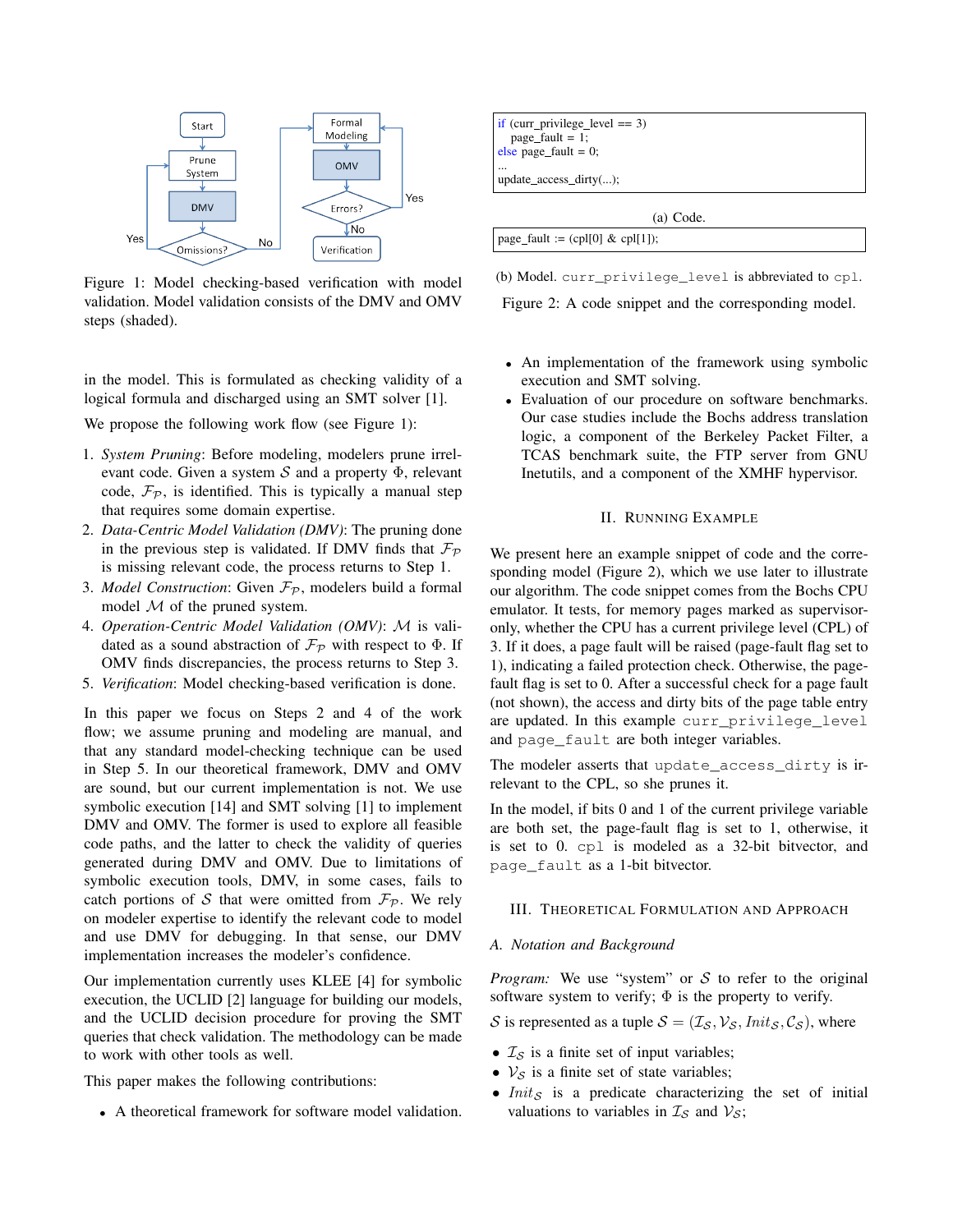•  $\mathcal{C}_{\mathcal{S}}$  is the code for the program (in an imperative programming language such as C or C++) describing how the system variables are updated.

The input variables,  $\mathcal{I}_\mathcal{S}$ , are the read-only variables of the system. The state variables,  $V_{\mathcal{S}}$ , are all other variables of the program, including any global variables and return variables.

We make no assumptions about  $C_S$  except the availability of a function  $\sigma$  that maps  $\mathcal{C}_{\mathcal{S}}$  to a transition relation between pairs of system states, given a notion of a step. In other words, σ gives *relational semantics* to S.

We term "annotated system" or  $A$  the representation of  $S$ that highlights particular code fragments as being "relevant" to the verification task at hand. More formally, we define  $A$ as a tuple:  $A = (\mathcal{I}_A, \mathcal{V}_A, \text{Init}_A, \mathcal{F}_A)$  where

- $\mathcal{I}_{\mathcal{A}}$  is a finite set of input variables:  $\mathcal{I}_{\mathcal{A}} = \mathcal{I}_{\mathcal{S}}$ ;
- $V_A$  is a finite set of state variables:  $V_A = V_S$ ;
- $Init_A$  is a predicate characterizing the set of initial valuations to variables in  $\mathcal{I}_A$  and  $\mathcal{V}_A$ ;
- $\mathcal{F}_\mathcal{A} = \{f_1, f_2, \ldots, f_N, f_{\text{misc}}, f_{\text{orc}}\}$  is a finite set of code fragments in  $\mathcal{C}_{\mathcal{S}}$ , where  $f_1, f_2, \ldots, f_N$  are code fragments that capture the relevant parts of  $C_{\mathcal{S}}$ ,  $f_{\text{misc}}$ , which is disjoint from  $f_1, f_2, \ldots, f_N$ , represents the code in  $\mathcal{C}_{\mathcal{S}}$ deemed irrelevant, and  $f_{\text{orc}}$  is the code that orchestrates how program execution interleaves between the code fragments  $f_1, f_2, \ldots, f_N, f_{\text{misc}}$ .

For the rest of the paper, we assume the code fragments  $f_1, f_2, \ldots, f_N, f_{\text{misc}}$  to be terminating.<sup>2</sup> We do not make this assumption about the orchestration code  $f_{\text{orc}}$  since in general, for reactive systems like an operating system or emulator,  $f_{\text{orc}}$  is designed to run forever. Often, the code fragment  $f_i$   $(1 \le i \le N)$  is a single C/C++ function in  $\mathcal{C}_{\mathcal{S}}$ , but in general we only require that each code fragment have clearly specified entry and exit points. We also require that each of  $f_1, f_2, \ldots, f_N$  executes atomically.

The code  $f_{\text{orc}}$  dictates how the code fragments  $f_1, f_2, \ldots, f_N, f_{\text{misc}}$  are composed together. For example,  $f_{\text{orc}}$  might simply be the sequential composition of two code fragments. A more complicated orchestrator  $f_{\text{orc}}$  might iterate over a "while(1)" loop, repeatedly selecting a code fragment to execute based, for example, on a scheduling policy or on a sequence of external inputs. An example of the latter is a CPU emulator that repeatedly emulates instructions within a loop, where each instruction type has an associated function that emulates it. The form of the orchestrator depends heavily on the type of system under verification.

The function  $\sigma$  applies to  $f_1, f_2, \ldots, f_N, f_{\text{misc}}$  in exactly the same way as it applies to  $\mathcal{C}_{\mathcal{S}}$  — it characterizes the code fragments in terms of their underlying transition relation, given the notion of a step. In this paper, since we assume that  $f_1, f_2, \ldots, f_N, f_{\text{misc}}$  are terminating, the notion of a step will be taken to be a single execution of a code fragment. Thus,  $\sigma(f_i)$  is the set of (pre, post) state pairs of  $f_i$ . We will often abbreviate  $\sigma(f_i)$  by  $\delta_i$ .

From A, we can create a "program"  $P$  by dropping  $f_{\text{misc}}$ from the set  $\mathcal{F}_{\mathcal{A}}$  and treating any invocation of  $f_{\text{misc}}$  from  $f_{\text{orc}}$  as a no-op (stuttering step). We define  $P$  as a tuple analogously to A:  $P = (\mathcal{I}_p, \mathcal{V}_p, \text{Init}_p, \mathcal{F}_p)$  where

- $\mathcal{I}_{\mathcal{P}}$  is a finite set of input variables:  $\mathcal{I}_{\mathcal{P}} \subseteq \mathcal{I}_{\mathcal{A}} \cup \mathcal{V}_{\mathcal{A}}$ ;
- $V_P$  is a finite set of state variables:  $V_P \subseteq V_A$ ;
- $Init_{\mathcal{P}}$  is a predicate characterizing the set of initial valuations to variables in  $\mathcal{I}_{\mathcal{P}}$  and  $\mathcal{V}_{\mathcal{P}}$ ;
- $\mathcal{F}_{\mathcal{P}} = \{f_1, f_2, \dots, f_N, f_{\text{orc}}\}$  is a finite set of code fragments. The  $f_i$  and  $f_{\text{orc}}$  are defined as in A.

The transition relation of the overall program  $P$  is determined from those of its code fragments by the form of composition, i.e., by  $f_{\text{orc}}$ ; we will denote it as  $\delta^{\mathcal{P}}$ .

As an example, consider the program in Figure 2a. This program is modeled as the tuple  $\mathcal{P} = (\mathcal{I}_{\mathcal{P}}, \mathcal{V}_{\mathcal{P}},Init_{\mathcal{P}}, \mathcal{F}_{\mathcal{P}}),$ where  $\mathcal{I}_{\mathcal{P}} = \{curr\_privilege\_level\}, \mathcal{V}_{\mathcal{P}} = \{page\_fault\},\$  $Init_{\mathcal{P}}$  = true (allowing arbitrary values to page fault and  $curr\_privilege\_level$ , and  $\mathcal{F}_{\mathcal{P}}$  =  $\{f_1, f_{\text{orc}}\}$ where  $f_1$  includes all the code except the function update\_access\_dirty and  $f_{\text{orc}}$  is the sequential composition  $f_1$ ;  $f_{\text{misc}}$ . In the corresponding A,  $f_{\text{misc}}$  was defined to include only update\_access\_dirty.

*Symbolic Execution:* One approach to computing the relational semantics of a code fragment  $f$  is to enumerate its paths, using symbolic execution [14] to compute path conditions which can then be combined to form the transition relation  $\sigma(f)$ .

A program is symbolically executed in the following way. Initially, the variables in  $\mathcal{I}_P$  and  $\mathcal{V}_P$  are each represented as a symbolic value. Each variable starts with a fresh, unconstrained symbolic value. As the program executes, operations are computed symbolically. At the first conditional branch, execution can continue down one of two paths. The symbolic execution engine forks execution, and for each path, creates a new *path condition*, which is a predicate  $P(\mathcal{I}_P, \mathcal{V}_P)$  on the input and state variables that is true along that path. At each subsequent conditional branch and execution fork, the path condition for the current path of execution is updated with the new predicate. If  $\pi$  is the current path condition and a conditional branch creates the two predicates  $P, \neg P$ , then after forking execution, the two new path conditions will be  $\pi_1 = \pi \wedge P$  and  $\pi_2 = \pi \wedge \neg P$ . After execution has completed, for every path explored, there is a path condition  $\pi$ , which is

<sup>&</sup>lt;sup>2</sup>Note that we may be able to lift the assumption about  $f_{\text{misc}}$ , the code deemed irrelevant to the verification task, provided that the technique for checking this irrelevance can handle non-terminating code. For simplicity, we retain this assumption in the present paper.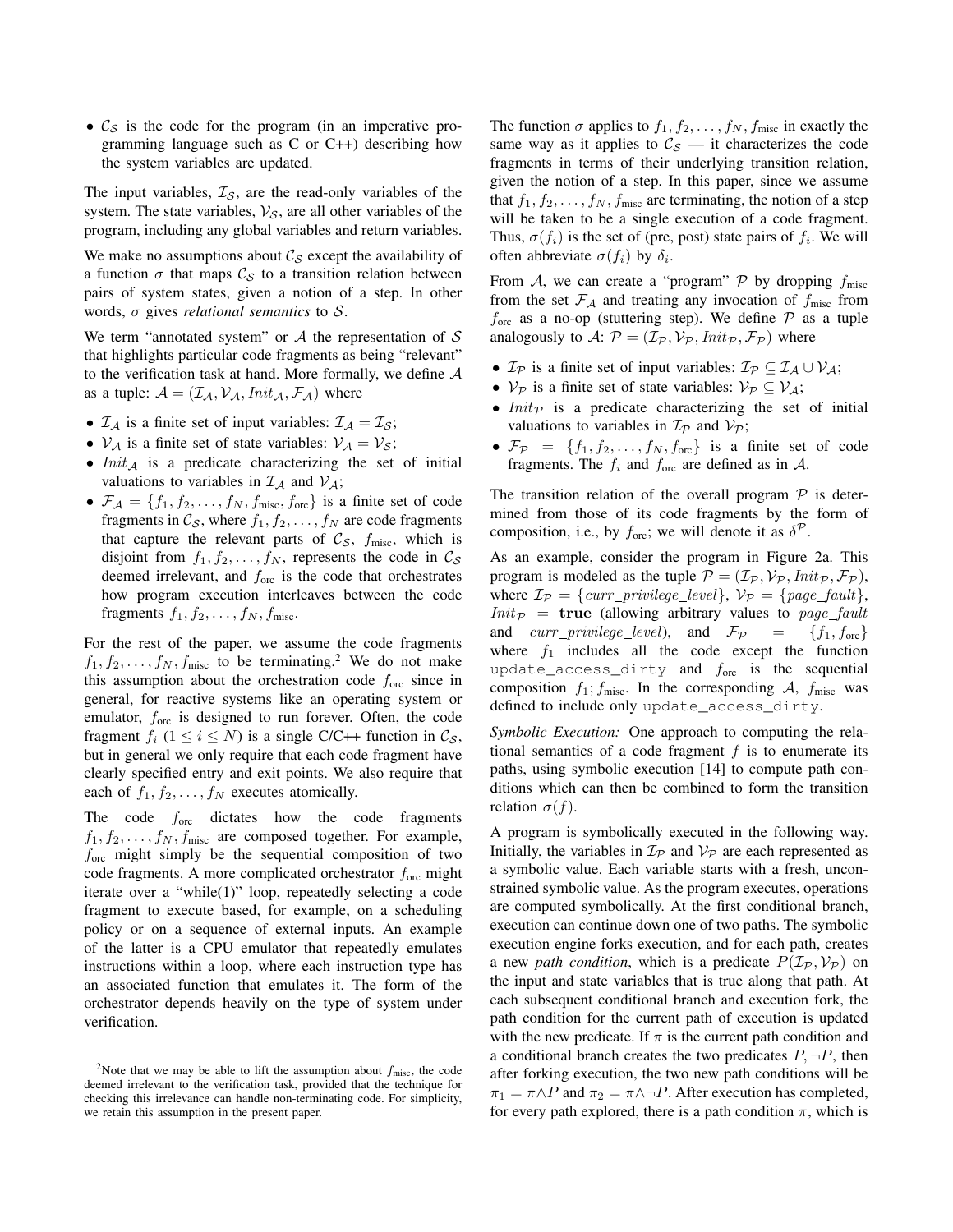a conjunction of predicates on the input and state variables. Restricting  $Init_{\mathcal{P}}$  to values that satisfy the path condition and then executing the program will always force execution down the same path. Along with each  $\pi$  we can also take note of the final value of the state variables of the program,  $V_P'$ . These values may be concrete or symbolic or some combination of the two. After any execution of the program along the path described by  $\pi$ , the state of the program will be consistent with  $V_P'$ .

Once the symbolic execution engine has explored all possible paths through the program fragment, we have a set  $R = \{(\pi, V_P) \}$  of pairs of path conditions and their corresponding output state. This set effectively describes the input–output relation of the program.

Going back to the example in Figure 2a, note that there are two possible paths through the code, with corresponding path conditions:

$$
\pi_1: curr\_privilege\_level = 3
$$
  

$$
\pi_2: curr\_privilege\_level \neq 3.
$$

The corresponding next-states for each path are:

$$
\mathcal{V}_{\mathcal{P}}'_{1} : page\_fault = 1
$$
  

$$
\mathcal{V}_{\mathcal{P}}'_{2} : page\_fault = 0.
$$

*Model:* We now formalize the class of models considered in this work. Our models are constructed as transition systems where state variables have one of three possible types: Boolean, bit-vector, or memory. The last type can be used to model arrays or various data structures. Fig. 3 shows the grammar for expressions in our modeling language. Broadly speaking, the expressions are in a combination of the theories of uninterpreted functions, finite-precision bitvector arithmetic, and arrays [1].

$$
bE \quad ::= \text{true} \mid \text{false} \mid b \mid \neg bE \mid bE_1 \lor bE_2
$$
\n
$$
\mid bE_1 \land bE_2 \mid bvE_1 = bvE_2 \mid \text{bvre1}(bvE_1, \dots, bvE_k)
$$
\n
$$
\mid UP(bvE_1, \dots, bvE_k)
$$
\n
$$
bvE \quad ::= c \mid v \mid \text{ITE}(bE, bvE_1, bvE_2)
$$
\n
$$
\mid \text{bvop}(bvE_1, \dots, bvE_k)
$$
\n
$$
\mid mE(bvE_1, \dots, bvE_l) \mid UF(bvE_1, \dots, bvE_k)
$$
\n
$$
mE \quad ::= A \mid M \mid \lambda(x_1, \dots, x_k).bvE
$$

Figure 3: The syntax of expressions.  $c$  and  $v$  denote a bitvector constant and variable, respectively, and b is a Boolean variable. bvop denotes any arithmetic/bitwise operator mapping bit vectors to bit vectors, while bvrel is a relational operator other than equality mapping bit vectors to a Boolean value.  $UF$  and  $UP$  denote an uninterpreted function and predicate symbol, respectively. A and M denote constant and variable memories.  $x_1, \ldots, x_k$  denote parameters (typically indices into memories) that appear in *bvE*.

A formal model is represented as a tuple  $M = (\mathcal{I}_{M}, \mathcal{V}_{M},$  $Init_{\mathcal{M}}, \mathcal{O}_{\mathcal{M}})$  where

- $\mathcal{I}_{\mathcal{M}}$  is a finite set of input variables;
- $V_{\mathcal{M}}$  is a finite set of state variables;
- $Init_{\mathcal{M}}$  is a predicate characterizing the set of initial valuations to variables in  $\mathcal{I}_{\mathcal{M}}$  and  $\mathcal{V}_{\mathcal{M}}$ ;
- $\mathcal{O}_M = \{op_1, op_2, \dots, op_N, main\}$  is a finite set of "operations" that determine how the state variables evolve, where *main* is a specially designated "top-level" operation that determines how the remaining operations are composed together.  $\mathcal{O}_M$  defines the transition relation  $\delta^{\mathcal{M}}$  of the model, as described below.

Each operation is a finite set of assignments to variables in  $V_{\mathcal{M}}$ . Assignments define how state variables are updated in a single step of the transition system. A *next-state assignment*  $\alpha$  updates a state variable and is a rule with one of the following forms:

$$
\begin{aligned} \texttt{next}(v) &:= e, \\ \texttt{next}(v) &:= \{e_1, e_2, \dots, e_n\}, \texttt{or} \\ \texttt{next}(v) &:= * \end{aligned}
$$

where v is a signal in  $V_M$ ,  $e, e_1, e_2, \ldots, e_n$  are expressions in the grammar of Fig. 3 that are a function of  $\mathcal{V}_{\mathcal{M}} \cup \mathcal{I}_{\mathcal{M}}$ , and "∗" is a wildcard that is translated at each transition into a fresh symbolic constant of the appropriate type. The curly braces express non-deterministic choice.

The transition relation corresponding to an operation  $op_i$ , denoted  $\delta_i^{\mathcal{M}}$ , is computed as  $\delta_i^{\mathcal{M}} = \bigwedge_{\alpha \in op_i} r(\alpha)$ , where

$$
r(\texttt{next}(v) := e) \triangleq (v' = e);
$$
  

$$
r(\texttt{next}(v) := \{e_1, e_2, \dots, e_n\}) \triangleq \bigvee_{i=1}^n (v' = e_i);
$$
 and  

$$
r(\texttt{next}(v) := *) \triangleq (v' = *)
$$

and  $v'$  denotes the next-state version of variable  $v$ .

The overall transition relation of the model  $M$  is determined by the form of composition expressed in *main*. For example, if *main* composes  $\{op_1, op_2, \ldots, op_N\}$  asynchronously, then the overall transition relation is  $\delta^{\mathcal{M}} = \bigvee_{i=1}^{N} \delta_i^{\mathcal{M}}$ .

As an example, consider the model in Figure 2b. It is expressed as the tuple  $(\mathcal{I}_{\mathcal{M}}, \mathcal{V}_{\mathcal{M}}, \text{Init}_{\mathcal{M}}, \mathcal{O}_{\mathcal{M}})$ , where  $\mathcal{I}_{\mathcal{M}} = \{cpl\}, \ \mathcal{V}_{\mathcal{M}} = \{page\_fault\}, \ Init\mathcal{M}$  is true (allowing arbitrary values to cpl and page fault), and  $\mathcal{O}_\mathcal{M}$ has a single operation *op* which in turn contains only the following next-state assignment:

$$
\texttt{next}(page\_fault) := \texttt{ITE}(cpl[0] = 1 \land cpl[1] = 1, 1, 0)
$$

*Environment:* The environment  $\mathcal E$  that provides inputs to the program is similarly modeled as a transition system, where the input variables in  $M$  are the state variables of  $\mathcal E$ . The final model that is to be verified is the composition of M and E, written  $\mathcal{M} \| \mathcal{E}$ . The form of the composition depends on the context; both synchronous and asynchronous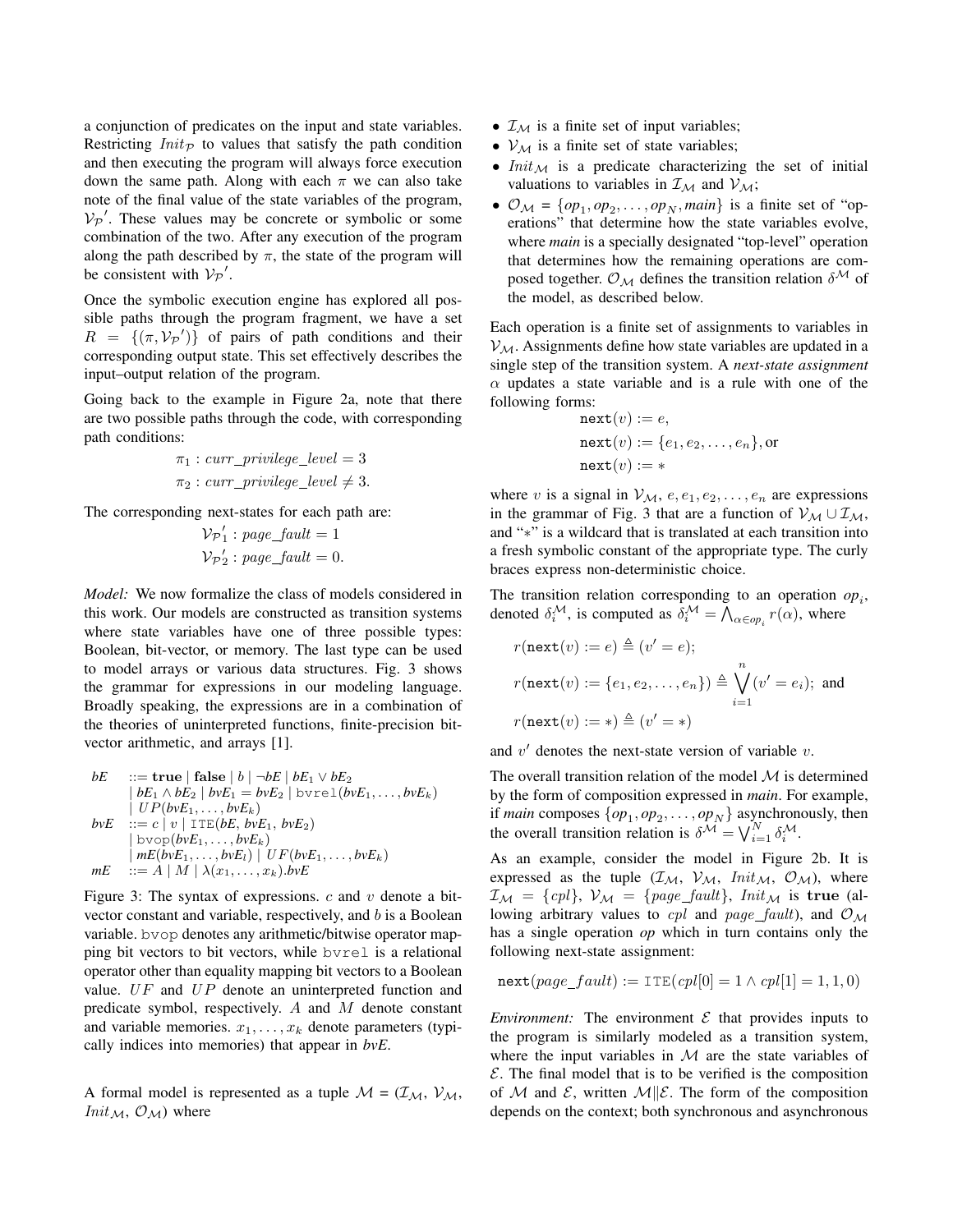compositions are possible. However, for this paper, and in all of our examples, the environment  $\mathcal E$  is stateless, generating completely arbitrary inputs to  $M$  at each step.

*Transition Systems and Simulation:* Notice that the original software system S, the program  $P$ , and its model  $M$  are all transition systems with the same basic form. Once composed with an environment model  $\mathcal{E}$ , the resulting transition system has the form  $\mathcal{T} = (\mathcal{V}, Init, \delta)$ , where  $\mathcal V$  are the state variables, *Init* is the initial condition, and  $\delta$  is the transition relation. A state s of  $\mathcal T$  is a valuation to the variables in  $\mathcal V$ .

Given a transition system  $\mathcal T$  and a set of variables  $\mathcal V_L \subseteq \mathcal V$ , each state s of  $T$  can be labeled with a valuation to variables in  $V_L$ . We denote this labeling as  $\mathcal{L}(s)$ .

Given two transition systems  $\mathcal{T}_1$  and  $\mathcal{T}_2$  sharing a common labeling function  $\mathcal{L}, \mathcal{T}_1$  is said to *simulate*  $\mathcal{T}_2$  if there exists a *simulation relation* H relating states in  $\mathcal{T}_1$  and  $\mathcal{T}_2$  with the following properties:

(i) 
$$
\forall s_1, s_2 \mathcal{H}(s_1, s_2) \implies \mathcal{L}(s_1) = \mathcal{L}(s_2)
$$
  
\n(ii)  $\forall s_1, s_2, s'_2 \mathcal{H}(s_1, s_2) \land \delta_2(s_2, s'_2)$   
\n $\exists s'_1 \cdot \delta_1(s_1, s'_1) \land \mathcal{H}(s'_1, s'_2)$   
\n(iii)  $\forall s_2 \mathit{.Init}_2(s_2) \implies (\exists s_1 \mathit{.Init}_1(s_1) \land \mathcal{H}(s_1, s_2))$ 

We write " $\mathcal{T}_1$  simulates  $\mathcal{T}_2$ " as  $\mathcal{T}_2 \preceq \mathcal{T}_1$ .

A slight variation is the notion of *stuttering simulation*. We say that  $\mathcal{T}_1$  *stutter simulates*  $\mathcal{T}_2$  if there exists a relation  $\mathcal{H}_{st}$  between states in  $\mathcal{T}_1$  and  $\mathcal{T}_2$  where the second condition above is modified as follows:

(ii) 
$$
\forall s_1, s_2, s'_2. [\mathcal{H}(s_1, s_2) \land \delta_2(s_2, s'_2)] \implies [\mathcal{H}(s_1, s'_2) \lor \exists s'_1. \delta_1(s_1, s'_1) \land \mathcal{H}(s'_1, s'_2)]^3
$$

We write " $\mathcal{T}_1$  stutter simulates  $\mathcal{T}_2$ " as  $\mathcal{T}_2 \preceq_{st} \mathcal{T}_1$ .

### *B. Problem Definition and Approach*

Models are always constructed based on the properties to be verified. Therefore, a model must be validated *with respect to a specific* property Φ.

In this paper, we focus on the verification of temporal safety properties of the form  $\mathbf{G}\phi$ , where G is the temporal operator "always" and  $\phi$  is a state predicate, i.e., a Boolean expression over state variables with no temporal operators.

The overall model validation problem definition is as follows:

*Definition 1 (Software Model Validation):* Consider the transition systems  $\mathcal{T}_{\mathcal{S}}$  formed by composing S and E, and  $\mathcal{T}_{\mathcal{M}}$  formed by composing  $\mathcal M$  and  $\mathcal E$ . Determine whether  $\mathcal{T}_{\mathcal{M}}$  satisfies  $\Phi$  only if  $\mathcal{T}_{\mathcal{S}}$  satisfies  $\Phi$ .

This paper takes a particular approach towards solving this problem, which can be formalized using the notion of (stuttering) simulation. Specifically, we use the following result (a proof of which one may find in any standard book on model checking, such as the one by Clarke et al. [6]).

*Proposition 1:* Given two transition systems  $\mathcal{T}_1$  and  $\mathcal{T}_2$ , and a property  $\Phi$  of the form  $\mathbf{G}\phi$ . If, using a labeling function  $\mathcal{L}$ based on variables appearing in  $\phi$ ,  $\mathcal{T}_2 \preceq \mathcal{T}_1$ , then  $\mathcal{T}_2$  satisfies  $\Phi$  if  $\mathcal{T}_1$  satisfies  $\Phi$ .

The above result applies also when one uses stuttering simulation instead of "plain" simulation.

Let  $\mathcal{V}^* \subseteq \mathcal{V}_{\mathcal{S}} \cup \mathcal{I}_{\mathcal{S}}$  be a set of variables deemed to be *relevant* to proving or disproving that  $S$  satisfies  $\Phi$ . For soundness, V <sup>∗</sup> must contain all variables that influence the value of  $\phi$ . However, this set of variables is difficult to determine exactly. Instead, we generate  $V^*$  based on the "relevant" code fragments left after pruning.

At a minimum, we include in  $V^*$  the set  $V_{\phi}$  of variables that syntactically appear in  $\phi$ . Conservatively, the rest of  $\mathcal{V}^*$ could be computed syntactically from the *cone of influence* of  $V_{\phi}$  on the entire code base [6]. However, this can lead to a highly over-approximate set  $\mathcal{V}^*$ . An alternative is to compute  $V^*$  as the syntactic cone-of-influence of  $V_{\phi}$  only on the code *excluding* fmisc. In this latter case, if we additionally verify that  $V^*$  is not modified in  $f_{\text{misc}}$ , we can conclude that there is no code in  $f_{\text{misc}}$  that influences the value of  $\phi$ . This is the approach we adopt in the present paper.

Label the states of  $\mathcal{T}_{\mathcal{S}}$  and  $\mathcal{T}_{\mathcal{M}}$  using valuations to the variables in  $V^*$ . Then, the approach of this paper can be outlined as follows:

- 1. Transform S to A by identifying fragments  $\mathcal{F}_{\mathcal{P}}$  in S;
- 2. From A, obtain a new program P by dropping  $f_{\text{misc}}$  from the set  $\mathcal{F}_{\mathcal{A}}$  and treating any invocation of  $f_{\text{misc}}$  from  $f_{\text{orc}}$ as a no-op (stuttering step);
- 3. Check that  $S \preceq_{st} P$  using the labeling function from  $V^*$ ;
- 4. Create a model  $M$  of  $P$  (manually or automatically), where each operation  $op_i$  has a 1-1 correspondence with a code fragment  $f_i$  in  $P$ , and
- 5. Validate M by checking that: (i)  $\mathcal{I}_{M} = \mathcal{I}_{P}$ ; (ii)  $\mathcal{V}_{M} \supseteq$  $V_P$ ; (iii)  $Init_{\mathcal{M}}$  is equivalent to  $Init_{\mathcal{P}}$  when projected on the common variables, and (iv)  $\mathcal{P} \preceq \mathcal{M}$  using the labeling function based on  $\mathcal{V}^*$ .

The third step above is implemented as data-centric model validation (DMV), and the fifth step is operation-centric model validation (OMV). Note that we allow  $M$  to have more variables than  $P$  (and  $S$ ), since models often have extra "specification" variables for use in the proof. If the two simulation checking steps pass, then we can conclude that M stutter simulates S and therefore satisfies  $\Phi$  only if S satisfies Φ. Note that this is only true for safety properties,

<sup>&</sup>lt;sup>3</sup>Note that this definition is a slight variant of the standard one which allows any finite number of stuttering steps in  $\mathcal{T}_1$ , but we chose this for simplicity and since it fits our problem context.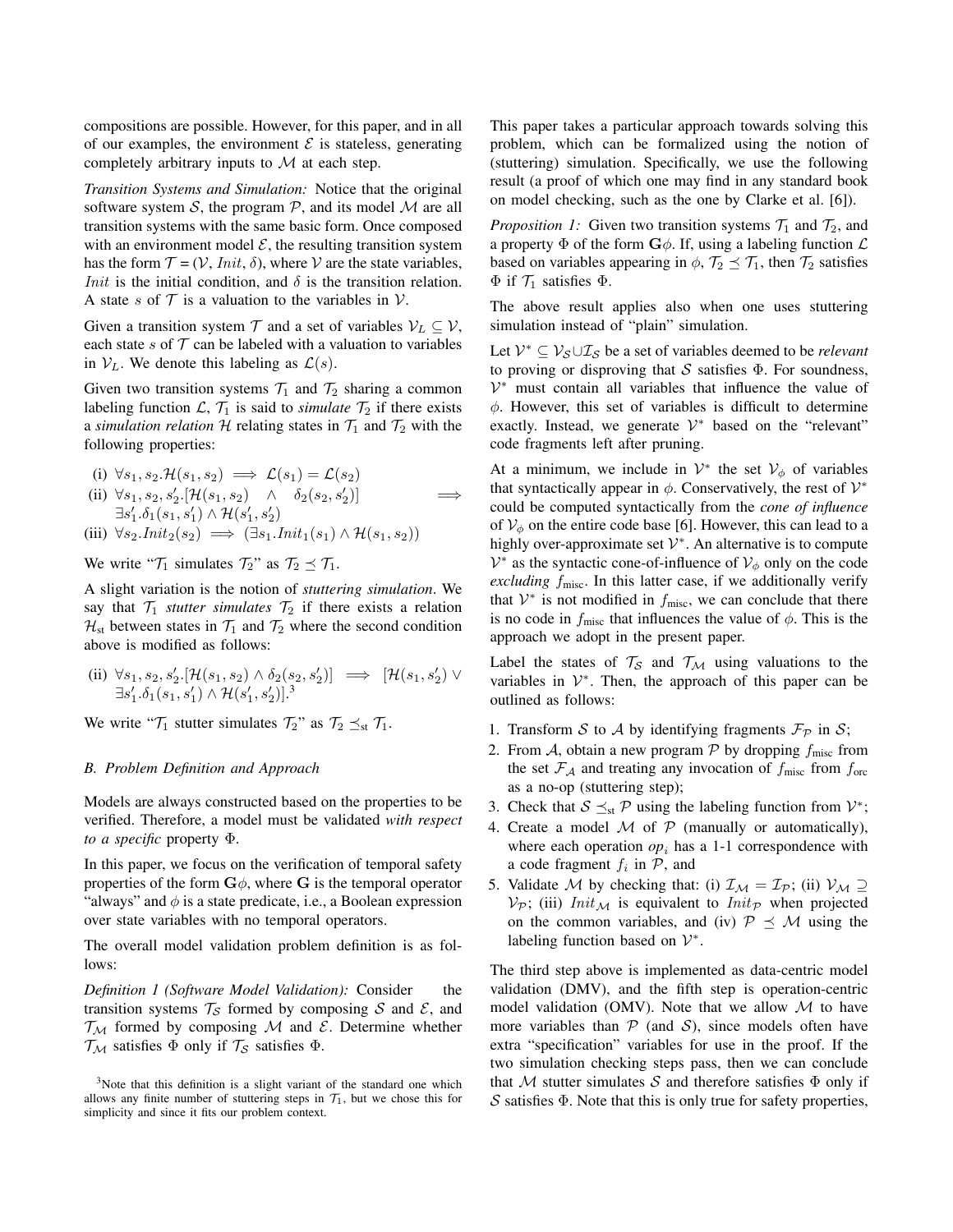which is what we consider in this paper. It is possible for a model that stutter simulates  $S$  to satisfy a liveness property, even though  $S$  does not.

The two simulation checking steps are the most important ones. We implement them as follows:

- *Checking if*  $S \leq_{st} P$ : To do this, it is sufficient to verify that  $f_{\text{misc}}$  does not modify the values of variables in  $V^*$ . There are several ways to do this, and we take the approach of using an assertion checking tool based on symbolic execution, described further in Sec. IV.
- *Checking if*  $P \leq M$ : For this, we check that the transition relation  $\delta_i^{\mathcal{M}}$  of each  $op_i$  overapproximates that of the corresponding code fragment  $f_i$ , denoted  $\delta_i^{\mathcal{P}}$ . The transition relations are computed using symbolic execution, and the check  $\delta_i^{\mathcal{P}} \implies \delta_i^{\mathcal{M}}$  is discharged using SMT solving.

In theory, our methodology is *sound*, meaning that we never wrongly conclude that a model  $M$  satisfies  $\Phi$  when the system  $S$  does not. However, in practice, our implementation has encountered significant practical limitations of symbolic execution tools, especially in the DMV step. Due to this, the implementation described in the following sections is a bug-finding tool rather than a verifier. Nevertheless, we demonstrate that it is useful in practice in weeding out various kinds of bugs in our models.

### *C. Example*

Consider applying our problem definition to validate the model in Figure 2b against the program in Figure 2a. Assume that we have already performed the DMV step and determined that update\_access\_dirty does not modify any relevant state variables.

Our OMV methodology then produces the following two SMT queries, a query for each pair  $(\pi, \mathcal{V}_P)$  in the program's symbolic summary. The model is valid iff both queries are proved correct by the backend solver.

1) 
$$
(page\_fault' = \text{ITE}(cpl[0] = 1 \land cpl[1] = 1, 1, 0)
$$
  
 $\land cpl = 3) \Rightarrow (page\_fault' = 1)$ 

2) 
$$
(page\_fault' = \text{ITE}(cpl[0] = 1 \land cpl[1] = 1, 1, 0)
$$
  
 $\land cpl \neq 3) \Rightarrow (page\_fault' = 0)$ 

The first query is proven valid by our SMT solver. However, the second query is invalid, indicating that our model does not correctly capture the behavior of the code. The returned counter-example is this: when  $cpl = 7$ , the two low-order bits are both set, and therefore, page fault is set. The model makes an implicit assumption that *cpl* will never be higher than 6. This seems reasonable, considering a physical CPU's CPL is never higher than 3. However, the C code enforces no such assumption, and so the model is incorrect.



Figure 4: The five steps in our model validation process.

### IV. IMPLEMENTATION

Section III-B outlined our formal approach to validating a model. This section describes our practical implementation. Figure 4 depicts the data flow of the process.

## *A. Pruning the System*

The pruning step of our implementation corresponds to steps 1 and 2 of the outline given in Section III-B. In our implementation, the pruning stage is performed manually by a domain expert. Given the system  $S$  and the property  $\Phi$ , the expert decides which code fragments are relevant and creates A, with the set  $\mathcal{F}_{\mathcal{P}}$  identified. The expert then returns  $\mathcal{P}$ , in which code in  $f_{\text{misc}}$  has been replaced with no-ops.

## *B. DMV*

Although pruning is performed by experts with knowledge of  $S$ , it is error-prone. Some function or module in  $S$  that is relevant to  $\Phi$  may get overlooked and be mislabeled as  $f_{\text{misc}}$ during annotation of A. DMV takes as inputs  $S$ ,  $\Phi$ , and  $\mathcal P$ and returns a Yes/No answer, indicating whether  $P$  and  $S$  are equivalent with respect to  $\Phi$ . If the answer is No, the domain expert repeats the pruning stage until DMV can return Yes. The step corresponds to step 3 of the theoretical approach given in Section III-B. In that step we prove  $S \preceq_{st} \mathcal{P}$  by checking that  $f_{\text{misc}}$  does not modify the values of variables in  $V^*$ . In our implementation, we relax this requirement and check only for a subset of  $\mathcal{V}^*$ . As a result, we can not prove the simulation, only find instances when it fails.

We start by identifying the program variables  $V_{\phi}$  that the property Φ *directly* depends on. This can be done syntactically: the variables in  $V_{\phi}$  are those variables mentioned in  $\phi$ . We wish to establish that any state change described in  $f_{\text{misc}}$ does not affect, directly or indirectly, the state described by  $V_{\phi}$ ; i.e., those pruned state changes are *stuttering steps* with respect to  $V_{\phi}$ . To do this, we attempt to show variables in  $V_{\phi}$ do not change value within  $f_{\text{misc}}$ . Intuitively, we tackle this by keeping track of the last valuation of  $V_{\phi}$  and ensuring that it does not change after any statement that appears in  $f_{\rm{misc}}$ .

More specifically, we create a system  $S'$  that is identical to  $S$ , except for the following modifications. For each variable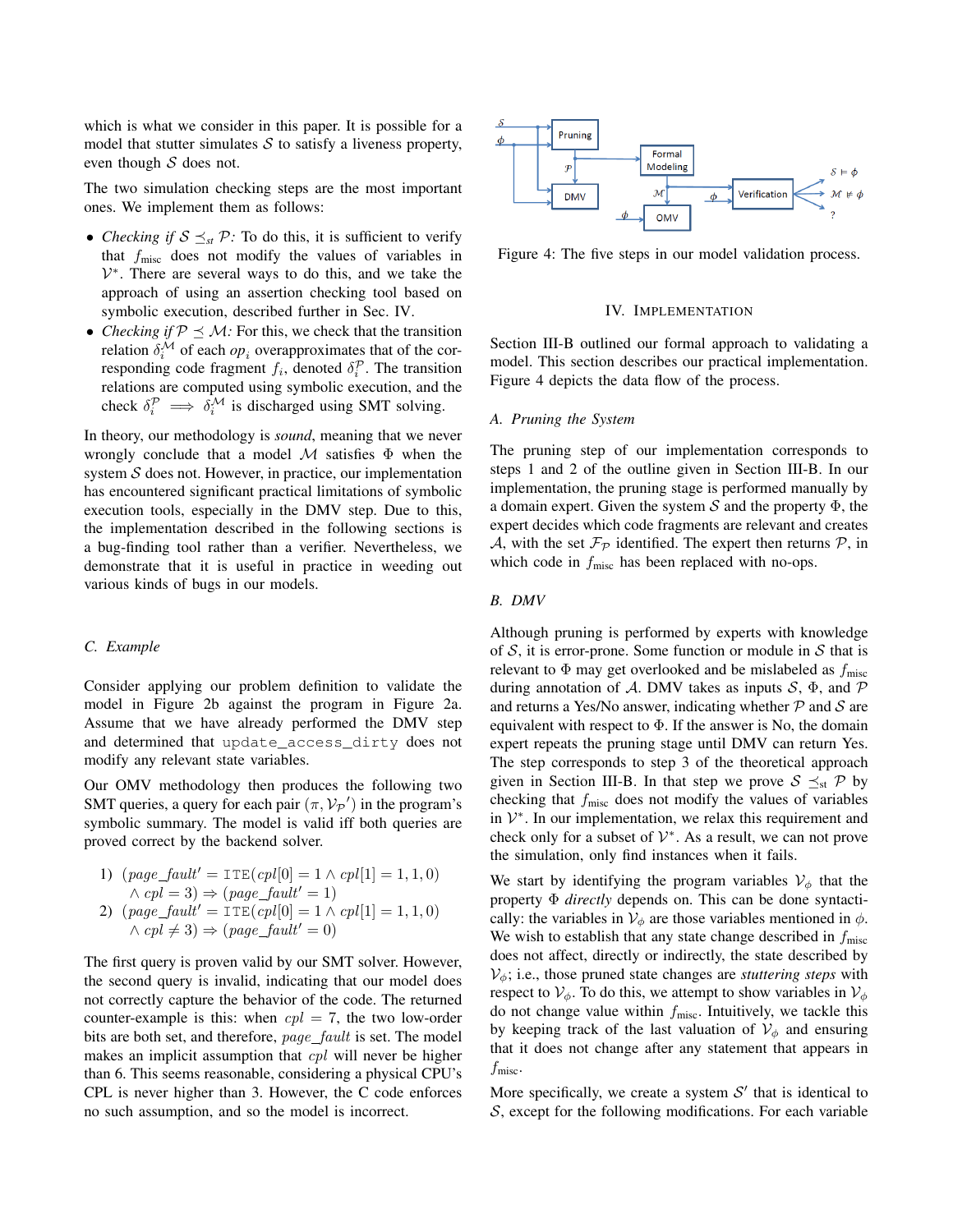$v \in V_{\phi}$ , we create a new shadow variable v' in S'. After every (atomic) statement in  $S'$  that is also in  $P$ , we add a statement that assigns the value of  $v$  to  $v'$ . In other words, we attempt to keep the value of  $v'$  synchronized with the value of v across  $P$  statements in  $S'$ . In contrast, after every (atomic) statement in  $S'$  that is a statement in  $f_{\text{misc}}$ , we add an assertion that v equals v' for each  $v \in V_{\phi}$ , which asserts that these statements do not write to any variable in  $V_{\phi}$ , or equivalently, that every statement in  $f_{\text{misc}}$  is a stuttering step with respect to  $V_{\phi}$ . Note that, since v' variables do not appear in  $S$  and do not alter the control flow, they do not alter the behavior of  $S'$  with respect to  $S$  state.

We then use KLEE to search for a path through  $S'$  where one of the inserted assertions fails. If KLEE is successful, we have found a  $f_{\text{misc}}$  statement that updates  $V_{\phi}$ , so our DMV algorithm returns No. The path and inputs that cause the violation are passed back to the pruning stage, allowing the expert to refine the definition of  $P$  to incorporate the previously missed  $V_{\phi}$  update.

In practice, the extra statements in S' increase by  $|\mathcal{V}_{\phi}|$  the size of the original system  $S$ , which complicates and prolongs the execution time of the dynamic analysis performed by KLEE or other symbolic-execution engines. What is more, many of the added statements are ineffectual: in most practical systems,  $V_{\phi}$  will not be updated in every single statement, so checking even one assertion per statement can be overkill. To ease the burden on the symbolic execution engine, our prototype relaxes the strict definition of  $S'$ , aiming to capture commonly missed  $\mathcal{V}_{\phi}$  updates, but at the expense of soundness. Specifically, our prototype adds  $v' := v$  statements into S' only after P statements that the domain expert knows to be updating  $v$ . Furthermore, our prototype adds  $v' = v$  assertions into S' only before  $P$  statements known to be updating v (contrast that to the original definition, which adds assertions after every  $f_{\text{misc}}$  statement). The rationale for this last relaxation is that updates to  $v'$  are good enforcement points for the equality between  $v'$  and  $v$ , and this requires fewer changes to the program. Finally, our prototype checks the  $v' = v$  assertion at all exit points from  $\mathcal{S}'$ , to capture any  $\mathcal{V}_{\phi}$  updates on execution suffixes that do not include a known  $P$  update.

Our prototype's relaxation is unsound. It may miss successive updates to a  $v$  between known updates to it; if a statement reads such a missed  $v$  update, affecting the result of  $P$ , our validation down the pipeline may be unsound as well. Since our prototype is a bug-finding tool inspired by our idealized methodology, this unsoundness is acceptable for our purposes. A more effective, sound relaxation would be to assert that  $v = v'$  before every *read* of v, but finding all reads of  $v$  is, in itself, another hard problem, with similarities to alias analysis. A promising direction for future work would be to modify the KLEE symbolic execution engine to include watchpoints on symbolic state, effectively checking that  $v = v'$  after every statement of  $f_{\text{misc}}$  (or some optimized version that is semantically equivalent but that adds the fewest extra statements and assertions necessary). The use of dynamic slicing [29] may also be useful. Initial experiments with a Hoare-style, deductive verifier indicate that symbolic execution may be better suited to this type of verification task, but we leave to future work a more rigorous comparison of the two methods.

## *C. Modeling the Program*

From the selected  $P$ , a model  $M$  is built using UCLID's modeling language. We are agnostic as to how the modeling is done; it can be a manual or an automated process. This corresponds to step 4 of the outline given in Section III-B.

### *D. Validating the Model*

In the last step (step 5 of the outline in Section III-B), we validate the model  $M$  correctly simulates the program  $P$ . We use KLEE for this step, as well. KLEE performs a combination of symbolic and concrete execution, based on which inputs and state bits are made symbolic. We use KLEE to learn  $R = \{(\pi_P, V_P')\}$ , the set of path conditions and corresponding outputs describing the input– output relation of  $P$ . First, we set all global state  $V_P$  and input variables  $\mathcal{I}_{\mathcal{P}}$  to be unconstrained, symbolic values. When execution reaches a conditional branch point, KLEE forks and follows all feasible branches. As KLEE explores these program paths, it maintains a path condition for each path that is a function of  $\mathcal{V}_{\mathcal{P}} \cup \mathcal{I}_{\mathcal{P}}$ . When a path terminates via exit statement or end of program, we note the path condition  $\pi_{\mathcal{P}}$  for that path and the state of  $\mathcal{V}_{\mathcal{P}}'$  at the point of termination. Once KLEE has explored all possible paths, we have R.

Once we have computed  $R$ , we use UCLID's decision procedure to verify that for every path condition describing a portion of the input space in  $P$ , both  $M$  and  $P$  produce the same (symbolic) output. Our queries to the UCLID decision procedure take the form of decide( $\pi_{\mathcal{P}} \Rightarrow (\mathcal{V}_{\mathcal{M}}' = \mathcal{V}_{\mathcal{P}}'))$ , and we have a separate query for each  $(\pi_{\mathcal{P}}, \mathcal{V}_{\mathcal{P}}')$  pair in R. If one of the queries fails, UCLID will return a counterexample with concrete values for  $\mathcal{I}_P$  and  $\mathcal{V}_P$  that satisfy the path condition, but for which  $V_{\mathcal{M}}' \neq V_{\mathcal{P}}'$ .

*Translating Path Conditions to SMT queries:* In order to create each query, we must first translate the  $\pi_{\mathcal{P}}$  generated by KLEE to a format suitable for UCLID's input language. KLEE's path conditions are written in  $KQuery<sup>4</sup>$ , the input language to KLEE's backend constraint solver (Kleaver). The symbolic states of  $V_P$  are given in a similar syntax. We built a tool to translate path conditions and symbolic state

<sup>4</sup>http://klee.llvm.org/KQuery.html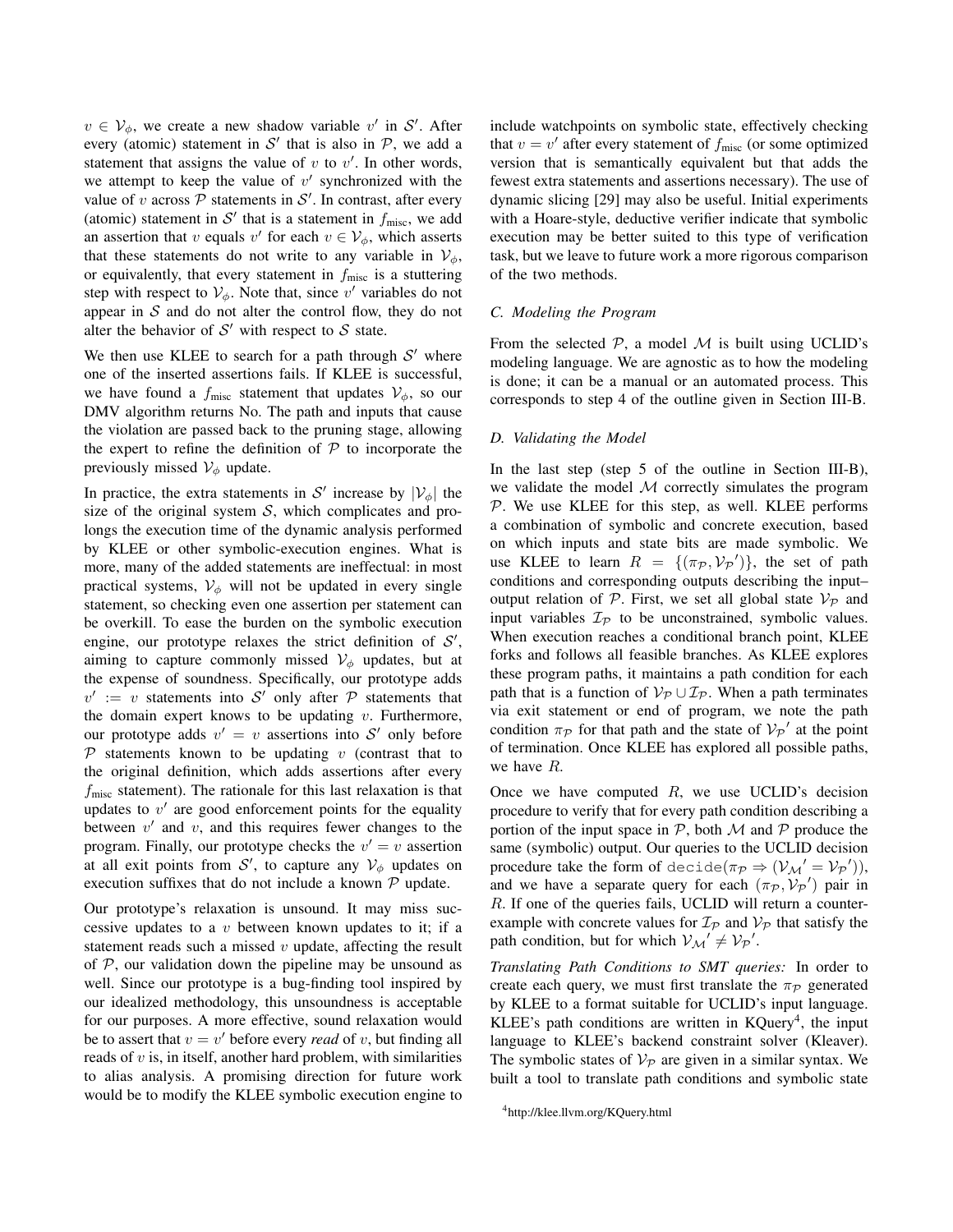```
1 int loop_prog(int bound) \{2 int retval = 0: //E2L, lines 2,3,4
3 if (bound \leq 0)
      return -1;
    for (int i = 0; i < bound; i++)
      retval++; //L2L, lines 5,6
7 return retval; //L2E
8 }
```
Figure 5: A program with a dynamically-determined loop bound. Validation of the model is done in three parts.

from KLEE into SMT queries in UCLID's input language. Our tool requires the user to provide an input file that maps variable names used in  $P$  to variable names used in  $M$ . All variables in KQuery are represented as an array of bits; these are easily translated to UCLID's bitvector type. UCLID allows two additional types: Boolean, and uninterpreted functions. Currently, we require UCLID models to not use Boolean types; bitvectors of length 1 can be used instead. Seamlessly converting between the two is functionality that can be added to future versions of our tool. UCLID models are free to use uninterpreted functions, but we do not handle verification with respect to properties that include universal quantification over an uninterpreted function. For example, if  $f$  is an uninterpreted function in a UCLID model and  $i$ is a bitvector variable in that model, our tool can validate a model with respect to the property  $\phi(f(i))$ , but would not be able to validate a model with respect to the property  $\phi(f)$ .

*Handling Loops:* For programs that contain loops, the number of paths possible through the code can explode quickly. In cases where the loop bound can be determined statically, this is not a problem, but when the loop bound is determined at run time, complete path coverage requires exploring all possible loop bounds, causing an exponential blow-up in the number of paths through the program.

In some cases we can handle this using a divide  $\&$  conquer approach. Figure 5 illustrates the idea. For a program  $P$ with a single loop, we can divide the source code of the program into three parts: the code from program entry to the loop, the loop code itself, and the code from loop exit to program exit. In Figure 5, these sections are labled E2L, L2L, and L2E, respectively. We then explore each section of code independently of the other two. At the start of each exploration we set the current constraints on  $\mathcal{I}_{\mathcal{P}}$ and  $V_P$  to reflect the invariants of the previous section(s). These invariants are determined manually and care must be taken to not over-constrain the starting conditions of each section. At a minimum, the following weak invariants can safely be used: no constraints set for E2L, the loop guard forms the constraints for L2L, and no constraints set for L2E. These constraints will form part of the path conditions created during subsequent exploration of the section. For example, in Figure 5, execution of E2L starts with no constraints on *bound* or *retval* and the starting path condition is  $\pi_{\text{E2L}}$  = True; execution of L2L is started with the path condition (and corresponding constraints)  $\pi_{L2L} = (i \geq 0) \wedge (i \lt bound);$  and execution of L2E is started with no constraints.

We divide the model into three parts as well. We create a separate model for the E2L, L2L, and L2E program fragments, and separately validate each model against its corresponding program fragment. Because each fragment is explored starting from an over-approximation of reachable starting states, the explored paths through the fragments will constitute a superset of reachable paths in the original program. If the model is shown to be consistent with each of these paths, and the corresponding output, a property proven true of the model will be true of the program. However, this method is not complete, and a property that is disproven for the model may in fact be true of the program.

In some cases, it may be possible to strengthen the invariant through manual inspection of the code. For example, in Figure 5, the execution of L2L can be started with the path condition  $\pi_{\text{L2L}} = (i \geq 0) \wedge (i \lt \text{bound}) \wedge (\text{bound} \gt$ 0)  $\land$  (retval  $\ge$  0), and execution of E2L can be started with the path condition  $\pi_{\text{L2E}} = (i \geq \text{bound}) \wedge (\text{bound} >$ 0)  $\land$  (retval  $\geq$  0). This will increase the completeness of model validation for some programs, but still does not guarantee it. Furthermore, our divide & conquer approach is suitable to code with single loops, but is not applicable to code with nested loops or recursion.

## V. EVALUATION: DATA-CENTRIC VALIDATION

## *A. BPF*

The Berkeley Packet Filter (BPF) is a kernel module that filters network packets, sending only the desired ones to the user. The user provides a filter program, written in the BPF pseudo-machine language. The BPF kernel module contains an interpreter that runs the filter program on each network packet. The property  $\Phi$  asserts that the BPF interpreter (*bpf filter*) has a monotonically increasing program counter; this is desirable, since it implies that all filter programs must eventually halt. One challenge is that it is not practical to explore all reachable states by running the BPF interpreter on all filter programs of  $n$  fully-symbolic instructions. Therefore, we over-approximate its behavior: we run one iteration of the interpreter loop on a single fully-symbolic BPF instruction, starting from a fully symbolic state.

In particular, we made the accumulator, the index registers, the temporary variable  $k$ , and the memory fully symbolic. The inputs were fully symbolic two-instruction BPF programs that had passed the *bpf validate* function (Figure 6).<sup>5</sup>

<sup>5</sup>A valid BPF program must end with a *return* instruction, so our input approximates a fully symbolic "one-instruction" program.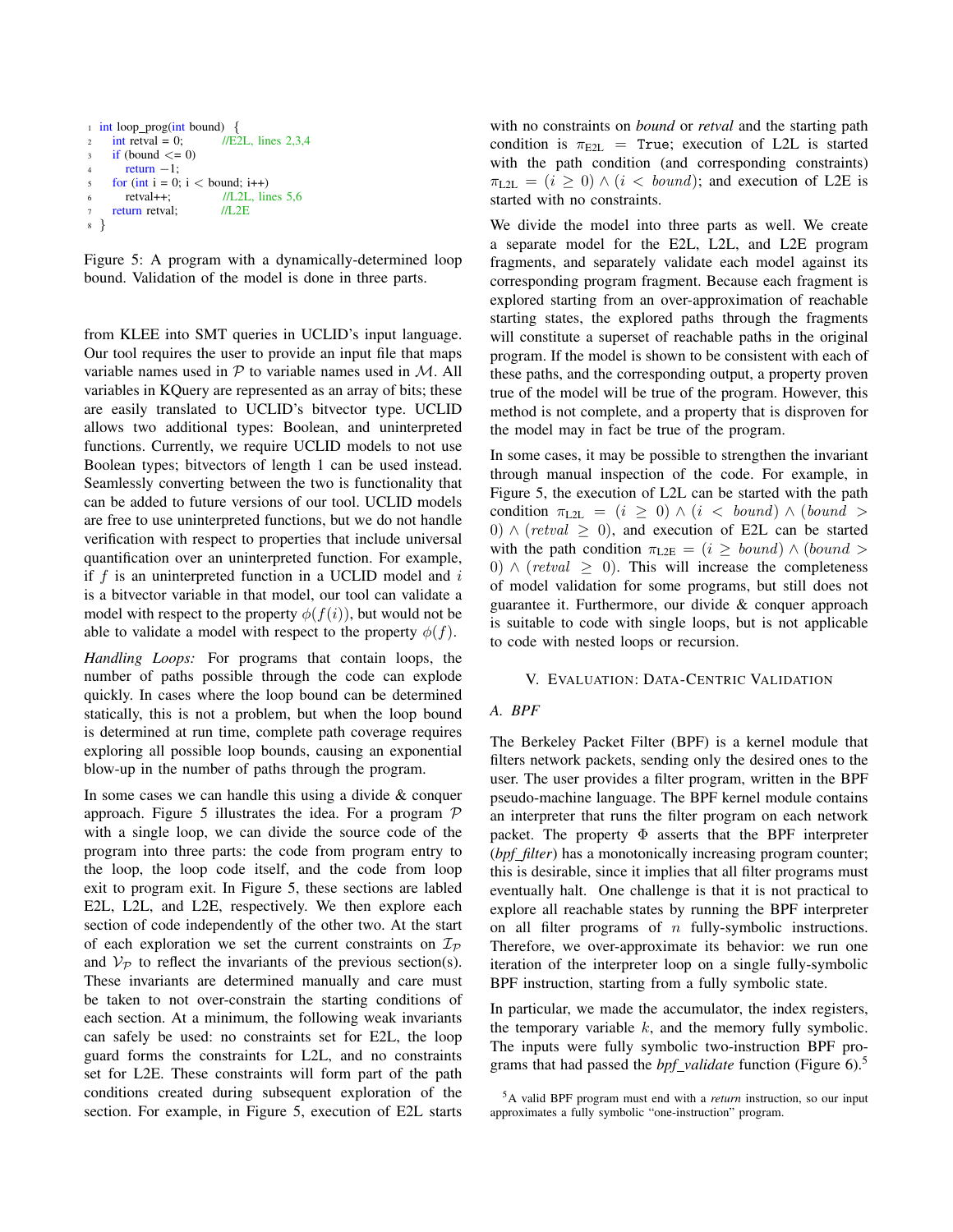```
1 int bpf_validate(filter, len) {
2 for (i = 0; i < len; ++i) {
3 switch (BPF_CLASS(filter[i].code)) {
4 case BPF ST:
5 if (filter[i]−>k >= BPF MEMWORDS)
6 return 0;
7 break;
8 case BPF_DIV:
9 // Check for division by 0.
10 if (filter[i] \Rightarrow k == 0)
11 return 0;
12 break:
13 \quad \ldots14 }
15 }
16 return BPF CLASS(filter[len−1].code) == BPF RET;
17 }
```
Figure 6: Simplified code from *bpf validate*, which checks that the BPF program cannot write out-of-bounds, cannot divide by zero, and ends with a *return*.

```
1 pass (const char ∗passwd) {
\text{if } (\text{cred. logged\_in} || \text{ askpasswd} == 0)return;
4 askpasswd = 0;
5 \text{ cred.} \text{logged} \text{in} = 1; \}6
7 user (const char ∗name) {
      if (cred.logged_in)
          end login (&cred);
10 askpasswd = 1; \}11
12 end login (struct credentials ∗pcred) {
13 memset (pcred, 0, sizeof (*pcred)); }
```


We encountered no spurious counter-examples. We were able to efficiently explore all paths of *bpf filter* using KLEE (in a few seconds) and confirm that we had identified all writes to the program counter. Thus, our data-centric model validation was successful.

## *B. ftpd*

*ftpd* is GNU's File Transfer Protocol server. The main loop reads input from the network client, parses the command, and runs the appropriate block of code (which might be inline or in a separate function) to execute the command.

We sought to model the blocks of code that affect whether the user is considered to be logged in. There are many FTP commands, but we would expect very few to be relevant. A simple syntactic approach of searching for *logged in =* identifies only the *PASS* function (Figure 7), so we used DMV to check that there are no other writes to *logged in*.

We modified the *ftpd* software so that its input was partly symbolic: it could choose to explore any of *USER* and *PASS* (with a prespecified, known-good username and password), <sup>1</sup> void interceptHandler(VCPU ∗vcpu, struct registers ∗regs) { <sup>2</sup> switch(vcpu−>vmcs.vmexit reason) { case CRX\_ACCESS: handle\_crx\_access(vcpu, regs); break;

- <sup>4</sup> case IO: handle ioport access(vcpu, regs); break;
- <sup>5</sup> case WRMSR: handle wrmsr(vcpu, regs); break;
- <sup>6</sup> case EPT VIOLATION: handle pagetable(vcpu, regs); break;

```
7 ... }}
```
Figure 8: Simplified code for XMHF intercept handler.

nine other commands that had no parameters, and nine commands with partly symbolic parameters (two alphanumeric characters). We excluded other commands because it was difficult to make their parameters symbolic while respecting validity constraints, because they were not implemented by *ftpd*, or because they modified the filesystem (e.g., *RMD*), which is not well handled with KLEE. In some cases, we also modified functions (e.g., *CWD*) to remove system calls or side effects. We then added the shadow credentials data structure, copying *cred* to *shadow cred* after the known write to *logged\_in*, and placed *assert* (cred.logged\_in == *shadow cred.logged in);* before the write and in the body of the parser loop.

We started the analysis from a partly symbolic state, with the *askpasswd* global variable and all of the credentials data structure made symbolic (for each string, we stored two symbolic characters). KLEE produced a test case where the assertion failed: when the client is already logged in, and issues another *USER* command, the entire credentials data structure is zeroed out by *end login()* (Figure 7). This is non-trivial to identify syntactically.

After adding the update to *shadow cred.logged in* after the write in the *user* function, we verified with DMV that we had not missed any writes. In a separate experiment, we confirmed that DMV would also have been able to identify a missing write to *cred.logged in* in the *PASS* function. Each experiment required less than 3 minutes of run-time.

## *C. XMHF hypervisor*

The eXtensible Modular Hypervisor Framework (XMHF) [30] is a hypervisor with a small trusted core (about 6000 LoC) that is amenable to formal verification, and Vasudevan et al. have proven a memory integrity property of XMHF [30]. A hypervisor runs at a higher privilege level, and supports the execution of guest software running at a lower privilege level. For that reason, whenever a guest executes a privileged instruction (e.g., to set the CR3 register), the CPU transfers control to the hypervisor, which uses an intercept handler (see Figure 8) to take the necessary action.

Consider the following property: the extended page tables must remain constant after setup. This property requires us to model all program paths in *inter-*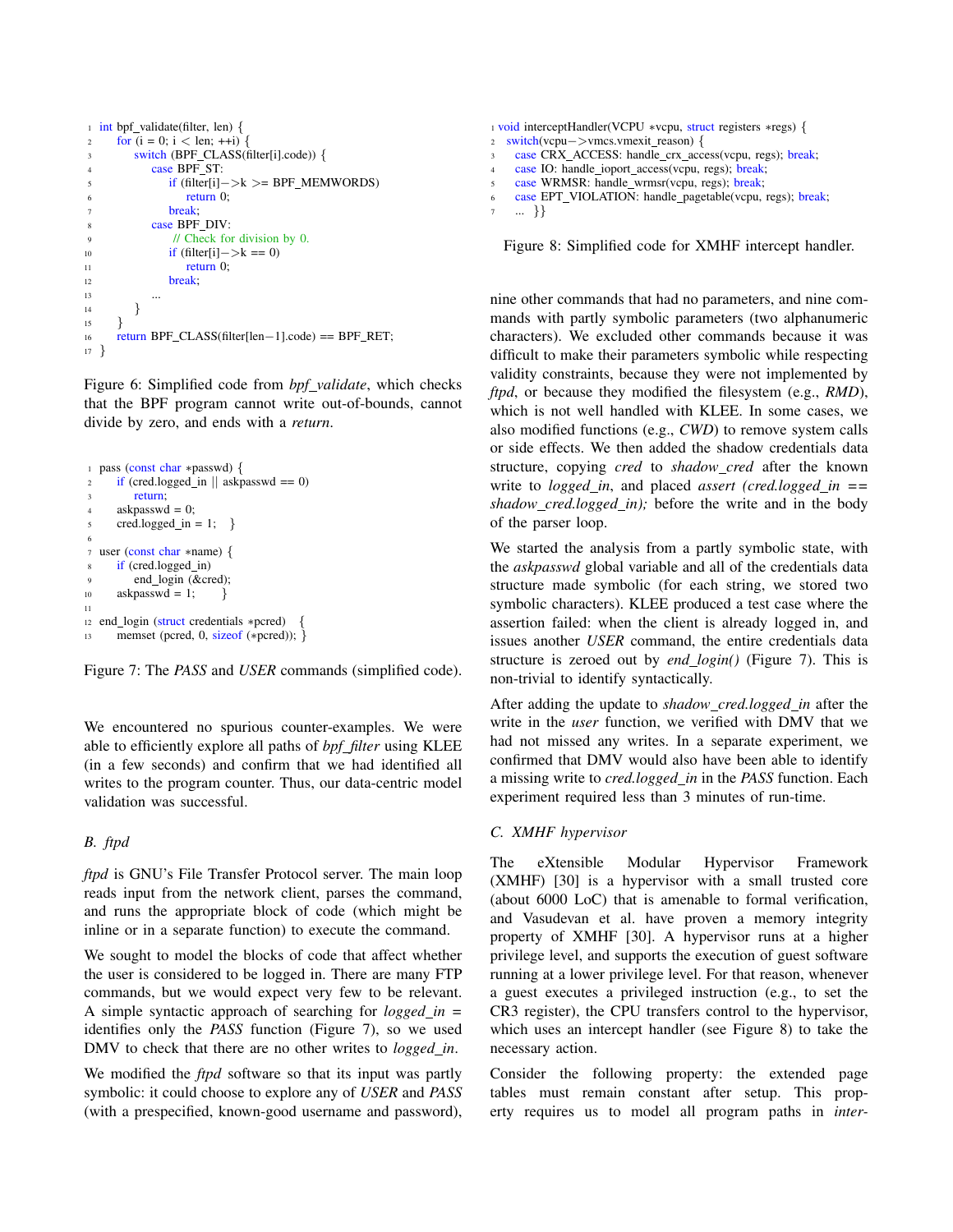*ceptHandler* that might update relevant state such as the *vcpu*→*vmx vaddr ept pml4 table* field, which shadows the address pointing to the base of the extended page tables. Instead of modeling all intercept handlers, we prune away handlers that do not appear to update the *vcpu→vmx\_vaddr\_ept\_pml4\_table* field and then use DMV to check that we did not miss any updates. Forcing the input data structures *vcpu* and *regs* to be symbolic, we use KLEE to symbolically explore paths in *interceptHandler*. DMV found no writes to the *vcpu*→*vmx vaddr ept pml4 table* field in each handler that the expert decided to prune away. This allows us to prune away the following handlers: set CR0 register, set CR4 register, read MSR register, write MSR register, read CPU id, access IO ports. This experiment used KLEE to evaluate 300 LoC (in C) in 5 seconds.

Note that the intercept handlers rely on inlined assembly instructions to perform certain operations such as reading the MSR register. Since we do not model the x86 hardware, we assume that none of the inlined assembly operations impact the *vcpu*→*vmx vaddr ept pml4 table* field. While we are confident of this assumption, we do recognize this as a potential weakness of this case study.

## VI. EVALUATION: OPERATION-CENTRIC VALIDATION

### *A. Bochs address translation function*

Bochs [21] is an open-source C++ x86 emulator. The code base is large and previous research has shown that manual analysis and testing, while useful, are not enough to guarantee correctness [19], [20]. At the same time, new techniques have shown that model checking can be a practical approach to verifying the correctness of the Bochs CPU emulator and other virtualization technologies like it [27]. In this case study, we validate the model of the Bochs address translation function used by Sinha et al. [27], who verified whether the function returned the correct physical address when the TLB optimization was used.

The address translation function in Bochs  $(f_1)$  is 98 LoC and the corresponding UCLID model is about 300 LoC. There are three input variables  $\mathcal{I}_P$ : the linear address to be translated, the read or write permissions requested of the address, and the emulated CPU's current privilege level. We make symbolic the input variables, the variables  $\mathcal{V}_{\mathcal{P}}$  (which consist of the two page table entries and the single TLB entry that the translation could access), and all global variables.

During symbolic execution, KLEE explored 219 paths through the code in roughly nine seconds. KLEE achieves full code coverage of the function, as seen in Table I. There is one branch not taken by KLEE; manual analysis reveals that taking this branch would not cover any new state in the code.

UCLID discharged the queries comparing each path con-

dition to the model in under a minute and found seven discrepancies between the behavior of the source code and the behavior of the model. Each discrepancy was ultimately due to a bug in the model. For this and the other case studies, while running UCLID was quick, finding the root cause of each discrepancy was a manual process that took anywhere from a few minutes to close to an hour, per bug. We categorize these bugs by the likely cause of the modeling error: there was one typo, two implicit assumptions, and four logic errors. Our running example (Section II) corresponds to one of these bugs in the model, in which the modeler assumed the CPU privilege level was never higher than 3. The extended version of this paper [28] also shows the source and model code for six of the bugs.

## *B. TCAS*

Traffic Collision Avoidance Software (TCAS) [9], [18] is an aircraft collision avoidance system. The TCAS software is complex and safety-critical, and verification of its correctness is well-suited to model checking. In this case study, we used a simplified and publicly available version of TCAS that the software engineering research community has used to evaluate the efficacy of various test case generation techniques [23]. Though only 133 LoC (in C), the TCAS code includes 9 functions and complicated control flow.

From the TCAS code, we created 23 different models, each injected with a different fault developed by Hutchins et al. [13]. We validated each model against the TCAS source code, checking whether model validation was able to find the injected fault.

We made symbolic all 12 inputs to the TCAS program. During symbolic execution, KLEE explored 29 paths through the code and completed in less than a second. There was one line of code not covered by KLEE (see Table I), and manual analysis revealed this line of code to be unreachable. There were eight branches not taken by KLEE and these were either infeasible or redundant branches.

Our model validation found the errors in all 23 models, and took roughly 5 seconds per model. It is difficult to categorize these bugs since they did not naturally arise during the translation from code to model. However, they included: using a less-than-or-equal  $(\le)$  sign in place of a less-than sign  $(<)$ , or vice versa; using a logical AND  $(k)$  in place of a logical OR (|), or vice versa; leaving an entire clause out of a series of conjunctions and disjunctions; and typographical errors such as setting a variable to the wrong value. In addition to the 23 injected faults, model validation also revealed two model bugs that were introduced unintentionally during the modeling phase (see Table II).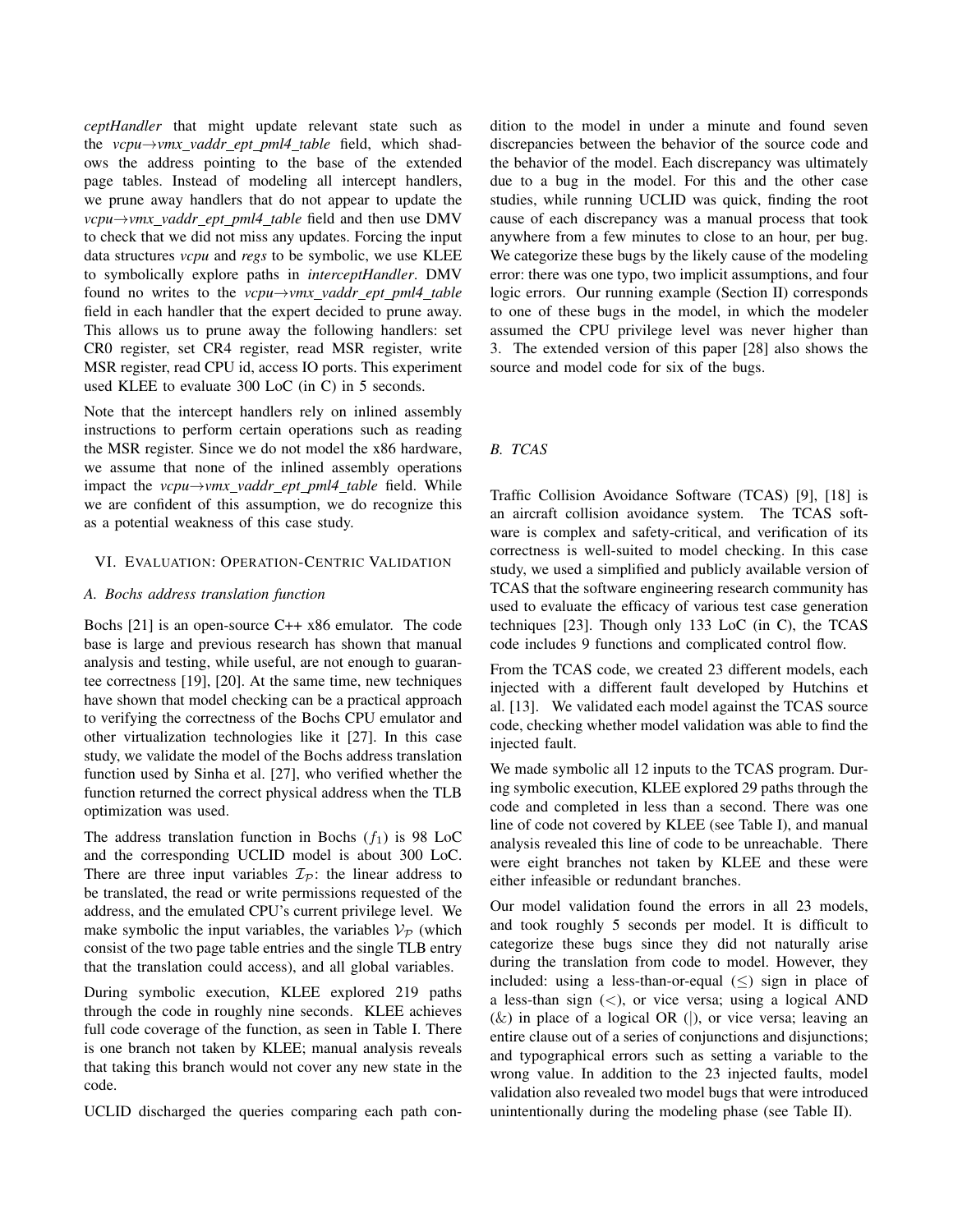|              | Lines   | Lines    |                 | <b>Branches</b> |
|--------------|---------|----------|-----------------|-----------------|
| Program      | of Code | Executed | <b>Branches</b> | Taken           |
| <b>Bochs</b> | 98      | 98       | 30              | 29              |
| <b>TCAS</b>  | 60      | 59       | 68              | 60              |
| bpf validate |         | 69       | 28              | 24              |

Table I: Code and path coverage achieved during symbolic exploration of the code by KLEE. The total LoC given refers only to the pruned program, not the original system.

## *C. BPF*

Prior to running a filter, BPF runs a validator (Figure 6) to ensure the filter is valid and satisfies three properties: 1) all jumps in the program move forward (no loops are allowed), 2) all jumps move to a legitimate place in the program (i.e., do not jump past the end the program), and 3) the program always terminates with either an accept or reject. Validation before use is a common strategy for security-critical code.

In this case study, we show how one might verify  $\Phi$ , that filter programs are marked valid if and only if they satisfy the three properties above. This case study demonstrates validation of non-statically bounded loops, which are not handled by model validation on hardware designs.

We use  $\mathcal{F}_{\mathcal{P}} = \{ \text{bpf\_validate}, f_{\text{misc}}, f_{\text{orc}} \}$ . *bpf\_validate* takes two inputs,  $\mathcal{I}_{\mathcal{P}} = \{\text{filter program, filter program length}\}.$  It has two local variables,  $V_{\mathcal{P}} = \{$  current program instruction pointer, loop iteration counter}. As *bpf validate* has a single loop, it can be structured in three blocks: E2L, L2L, and L2E. Because the for-loop does not have a bound that can be determined statically, we use the divide & conquer technique for model validation outlined in Section IV-D.

Each iteration of the loop reads and checks a single instruction, and does not propagate any state between iterations. Therefore, we run a single iteration of the loop on a fully symbolic instruction, with the *len* parameter symbolic (but constrained to be less than or equal to the length of the program) as well.

Symbolic execution completed in less than 0.2 seconds, and the verification of path conditions against the model took less than 2 seconds. Model validation found four modeling bugs, all in the for-loop. Two of the bugs involved an inverted logic statement. The third and fourth were errors in calculating the return values, *return* and *return happened*: both are computed using switch statements in the model, and in both cases there was a case missing.

### VII. RELATED WORK

There has been previous work on model validation in both the hardware and software verification communities. Much of the work focuses on checking that the model is functionally equivalent to the code (or at least overapproximate), similar to our OMV step. Many efforts are also focused

|              |      | Assumption about |                   |       |
|--------------|------|------------------|-------------------|-------|
| Program      | Typo | Logic Error      | System Invariants | Total |
| <b>Bochs</b> |      |                  |                   |       |
| <b>TCAS</b>  |      |                  |                   |       |
| bpf validate |      |                  |                   |       |

Table II: Types of bugs in the model found during operationcentric model validation. For TCAS, only bugs introduced unwittingly during the modeling phase are categorized.

on the case when the models and code are in the same programming language. Our work is distinguished from the previous work on two counts: (i) we combine OMV and DMV, checking both that the model does not miss relevant code and that it is functionally overapproximate, and (ii) we handle cases where the model and the code are in different languages with different underlying formalisms.

Several efforts [5], [7], [12], [15]–[17] have focused on validating a design written in a high-level language like C against a register transfer level (RTL) implementation written in a language such as Verilog or VHDL. The basic idea is similar to our operation-centric model validation: derive an expression, for both the C program and the RTL program, describing the input-output transition relation of the program and use symbolic execution and satisfiability solving to check equivalence between the two expressions. Past work assumes that the C function is written for eventual implementation in hardware and therefore some restrictions can be placed on the expressiveness of the C code that reduce the problem to one of checking equivalence of combinational circuits. These approaches typically do not have a step similar to our DMV step.

Model validation has not been studied as widely in the software community. Heitmeyer et al. present a manual, theorem-proving based approach to partitioning code for a separation kernel, so one can concentrate verification efforts only on those portions of code that are relevant to the property [10]. This is similar in spirit to our pruning phase, although our approach is more automated and our implementation is more focused on bug-finding. Their manual approach might not scale well to software systems as large as Bochs or XMHF. Static analysis techniques such as alias analysis, Mod/Ref analysis, and program slicing [8], [11], [29] might be helpful for performing DMV on large code bases, but at the cost of lower precision, potentially resulting in a high false alarm rate.

Caballero et al. [3] use a combination of concrete and symbolic exploration of a function at the binary level to find cases where the behavior of security-sensitive functions deviates from those of manually written models of those functions. Symbolic execution has also been used to compare two versions of the same code fragment or function, e.g., for checking code optimizations, version tracking, regression